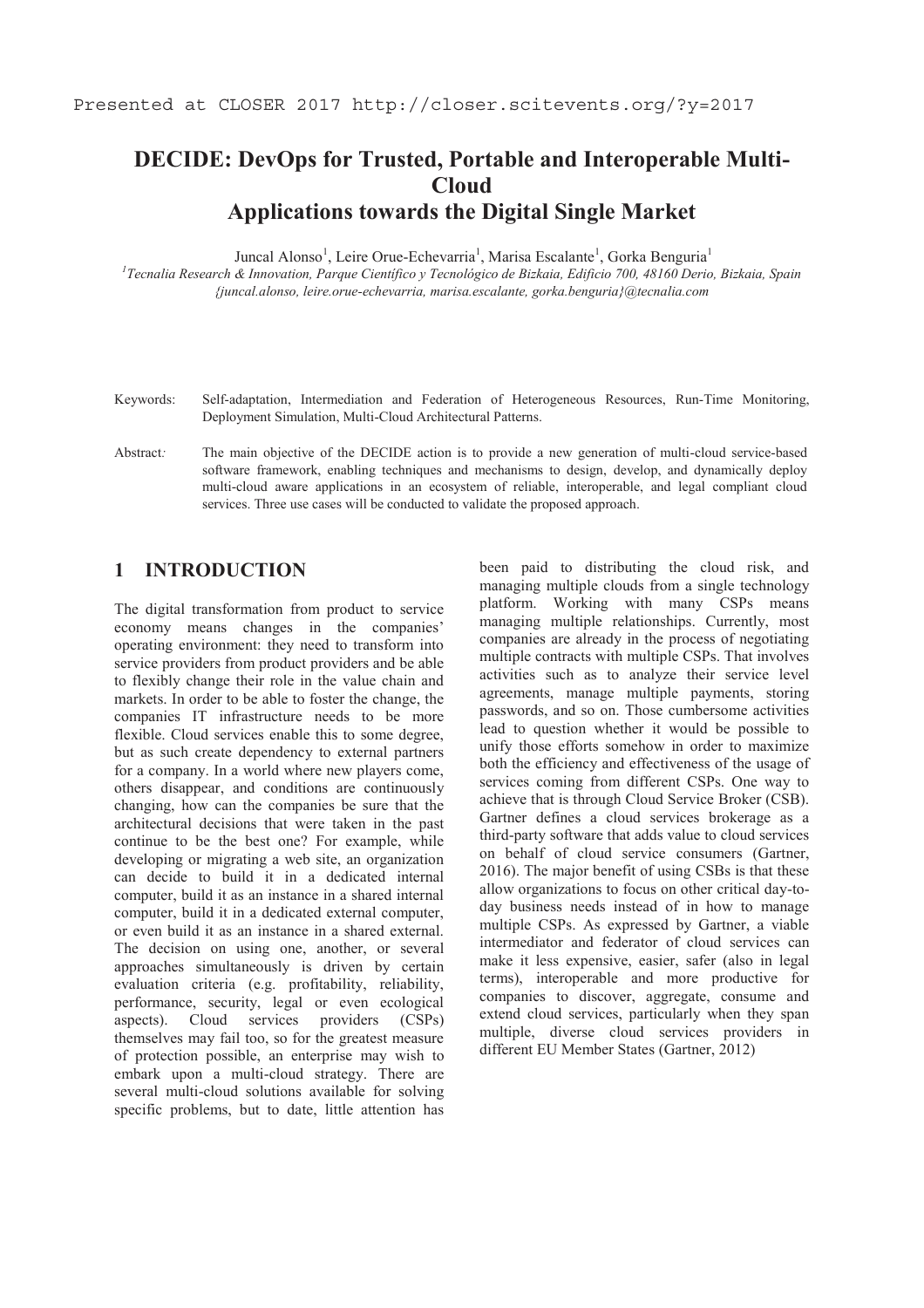# **1.1 Multi-Cloud Applications: Main Challenges and Unsolved Issues**

In the context of this paper, a multi-cloud native application is an application distributed over heterogeneous cloud resources whose components are deployed on different CSPs and still, they all work in an integrated way and transparently for the end-user. There are several reasons for deploying an application in a multi-cloud architecture, the most important ones being: non-compliance of the CSPs to the agreed SLAs, avoidance of vendor lock-in, increasing reliability or improving other QoS concerns such as increasing performance or security, and finally, reducing costs. The application types that would benefit the most from such a multi-cloud approach are on the one hand, those that are critical to the business and that need to respond efficiently to the user's needs in terms of performance, reliability and security and on the other hand, complex applications whose components need to be distributed over different cloud providers due to their specific needs and requirements. However, any application offered as SaaS can benefit from a multicloud architecture. Currently, this is solved by deploying the same application on several cloud providers following a master-slave or active-passive approach. This, however, poses also several risks, since the synchronization of all the data is critical for a correct functioning of the application if no data loss is wanted. The multi-cloud approach presented in this paper avoids synchronization risks and guarantees the fulfillment of the application providers' requirements, which can range from maintaining a constant cost structure to a certain response time, security issues or a certain performance level.

Developing, deploying and operating multicloud applications present the following challenges:

ß Applications need to be responsive to hybrid/multi-cloud model scenario, in which an application that is executing in a private cloud bursts into a public cloud when the demand for computing capacity spikes. This implies that the application architecture shall be re-designed to be "multi-cloud" aware simplifying the cloud application assembly and the deployment process. A possible solution to this problem is to deploy components of the same application on multiple clouds distributing the workload among them, so as to continuously guarantee the average QoS<br>requirements, dynamically allocate requirements, dynamically allocate resources and automatically reconfigure the deployment configuration when a NonFunctional Requirement (NFR) value is not met. Multi-cloud application solutions have to deal with a set of Non-Functional Property (NFP) (e.g. performance, security, availability, governance etc.) of the individual components given their complexity and distribution as well as with the overall NFP of the application including the communications and the data flow between components. Even if each CSP offers means and controls for measuring NFP, the multi-cloud application has to<br>ensure integrated non-functional ensure integrated non-functional characteristics across the whole composition. Therefore, the overall nonfunctional characteristics depend on the NFP of the application components, which in turn depend on the NFP offered by the cloud resources they exploit.

- ß Means shall be provided to manage and assess cloud deployment alternatives to better support our cloud re-deployment decisions. This implies profiling and classifying application components and cloud nodes, as well as analyzing and simulating the behavior of the application under stressful conditions to support the deployment decision making process considering additional factors such as NFR, namely performance, availability, localization, cost, or risks associated with the change of cloud resources. Multi-cloud has value only when the right providers are selected, whether public or private (combined into different cloud deployment models), to meet functional and NFR.
- ß Existing cloud services shall be made available dynamically, broadly and cross border, so that software providers can re-<br>use and combine cloud services, use and combine cloud services, assembling a dynamic and re-configurable network of interoperable, legally secured, quality assessed (against SLAs) single and composite cloud services, facilitating the free flow of data and therefore impacting in the Digital Single Market (DSM).

# **1.2 DevOps for Multicloud Applications: Progress beyond the State of the Art**

#### **1.2.1 DevOps**

DevOps refers to the emerging professional movement and philosophy that advocates for a collaborative working relationship between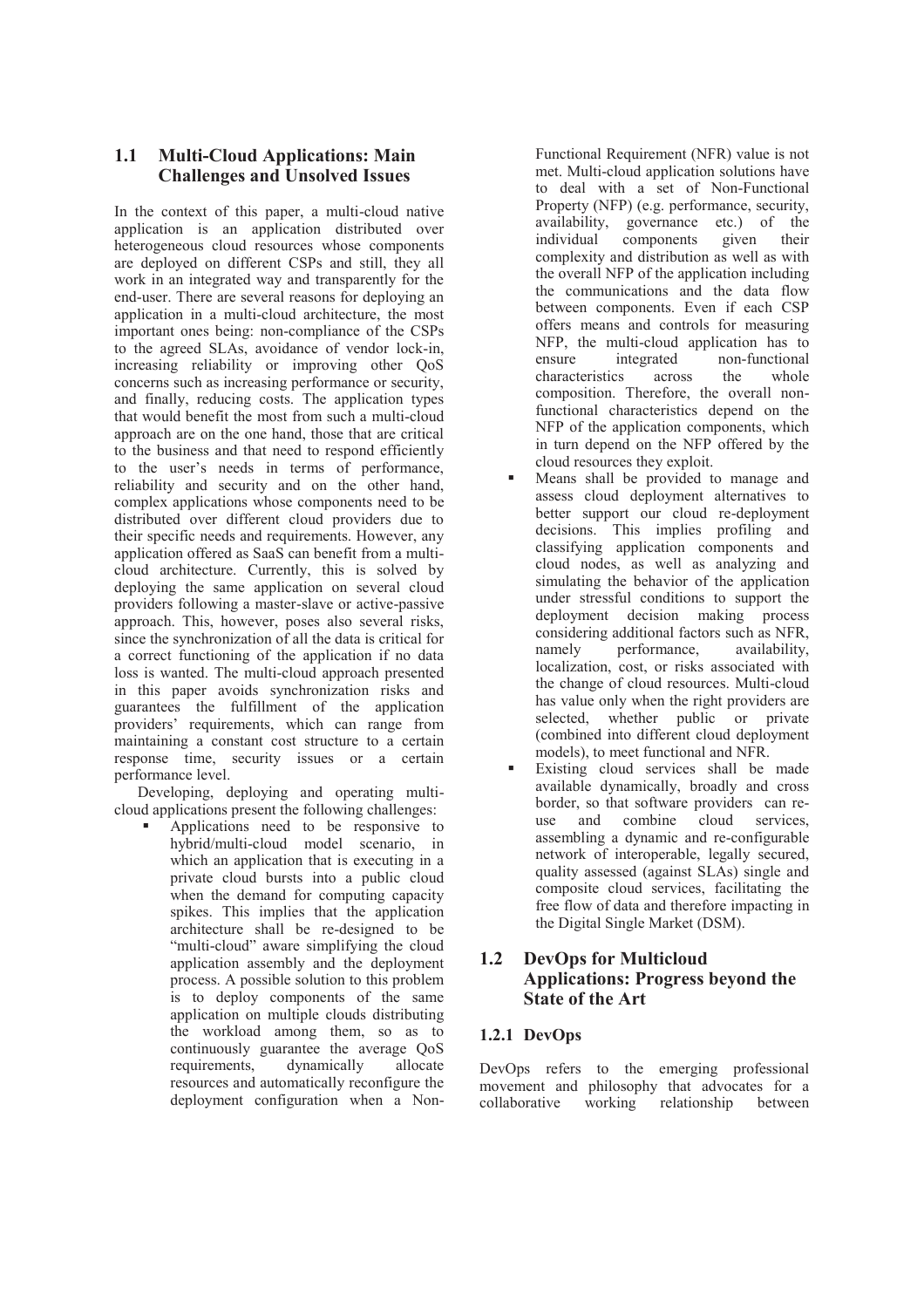Development and IT Operations, lowering barriers and silo-based teams, resulting in the fast flow of planned work, while simultaneously increasing the reliability, stability, resilience of the production environment. This is often called the "DevOps Paradox" (Edwards, 2015): "Going faster brings higher quality, lower costs, and better outcomes". Organizations such as Etsy, Netflix, Facebook, Amazon, Twitter and Google, but also ING, or Target, by applying the DevOps philosophy, they have been able to achieve levels of performance that were unthinkable even five years ago. DevOps pivots around three axes (UpGuard, 2016): processes, people and technology. From the people perspective, DevOps symbolizes a cultural change where collaboration and cooperation are key pillars. and this often results in an increased understanding to prioritize requests that the business needs. From the processes perspective, DevOps advocates for a more agile change processes, with an increased rate of acceptance for new features, improved quality in software developments, a decrease in number of incidents per release and an increased time to market and velocity to pass from development to production. Finally, from the technology point of view, DevOps results in an application with a reduced number of defects and therefore with more quality, and in an increased deployment of features.

The authors have analyzed several DevOps solutions existing on the market and in open source communities, such as The Eclipse Cloud Development project (Eclipse Cloud Development;, 2015), IBM Bluemix DevOps Services (IBM BlueMix, 2016), or Puppet+MCollective (Puppet labs, 2013) and Terraform (Terraforms, 2015) among others. From this analysis the authors conclude that the most of the current so-called "DevOps" solutions focus mostly on Continuous Delivery (CD – often also named continuous deployment in literature), while simultaneously applying practices like Continuous Integration (CI), Continuous Quality (CQ). CD practices allow for automated deployment, while CQ and CI practices allow for errors to be caught in an earlier phase of the development cycle which are thus cheaper to solve and with less rework, accompanied by a configuration management system. However, the tools hereby presented while aiming at cloud deployments, they do not fully support the multicloud approach.

#### **1.2.2 Deployment Simulation**

There are two main sources in the state of the art related to this topic, namely the model based testing and the cloud resource simulation.

The use of models for designing, simulating and testing such systems is currently one of the strongest industrial trends with significant impact on the overall development and quality assurance processes. Most of developments in that area, such as Fokus!MBT (Fraunhofer Fokus, 2015) have been mainly focused on the testing of the correctness of the model and not so much in the determination of the non-functional characteristics of the resulting system. However, some works have been carried out on the simulation of performance metrics for grid computing (Li, 2009); with can be used as a starting point for the definition of strategies for cloud resources performance simulation.

In the domain of cloud resource simulation, the most relevant input is Cloudsim (CLOUDS Laboratory, University of Melbourne, 2012). It provides a generalized and extensible simulation framework that enables seamless modelling, simulation, and experimentation of emerging Cloud computing infrastructures and application services. The usage of Cloudsim is based on coding the use cases in Java, and the provided example mainly make reference to IaaS infrastructures.

On other hand, there are several tools in the market that allow comparing IaaS services, such as CloudHarmony (CloudHarmony, n.d.), or Cloudorado (Cloudorado, 2016). There are also tools such as Cloudsleuth (Cloudsleuth, 2016) that allow comparing the performance of IaaS and PaaS providers, but are mostly focused in monitoring response-time and availability. However, all these decision support type tools usually ignore the complexity of multi-cloud environments, where combinations of cloud services need to be evaluated as well as non-functional properties.

#### **1.2.3 Modeling of Dynamic and Reconfigurable Multi-Cloud Applications**

Multi-Cloud is often defined as the serial or simultaneous use of services from diverse providers to execute an application (Petcu, 2013). At business level, Hybrid Cloud is the term commonly used. Gartner (Mazzuca, 2015) defines hybrid Cloud as the coordinated use of cloud services across isolation and provider boundaries among public, private and community service providers, or between internal and external cloud services. A number of scenarios demonstrate these serial or simultaneous interactions among hybrid heterogeneous private and public clouds and across all cloud layers (IaaS/PaaS/SaaS) (ETSI, 2013). Multi-cloud applications engineering as they are understood by the authors of this paper, with the application components distributed across heterogeneous cloud resources and still seamlessly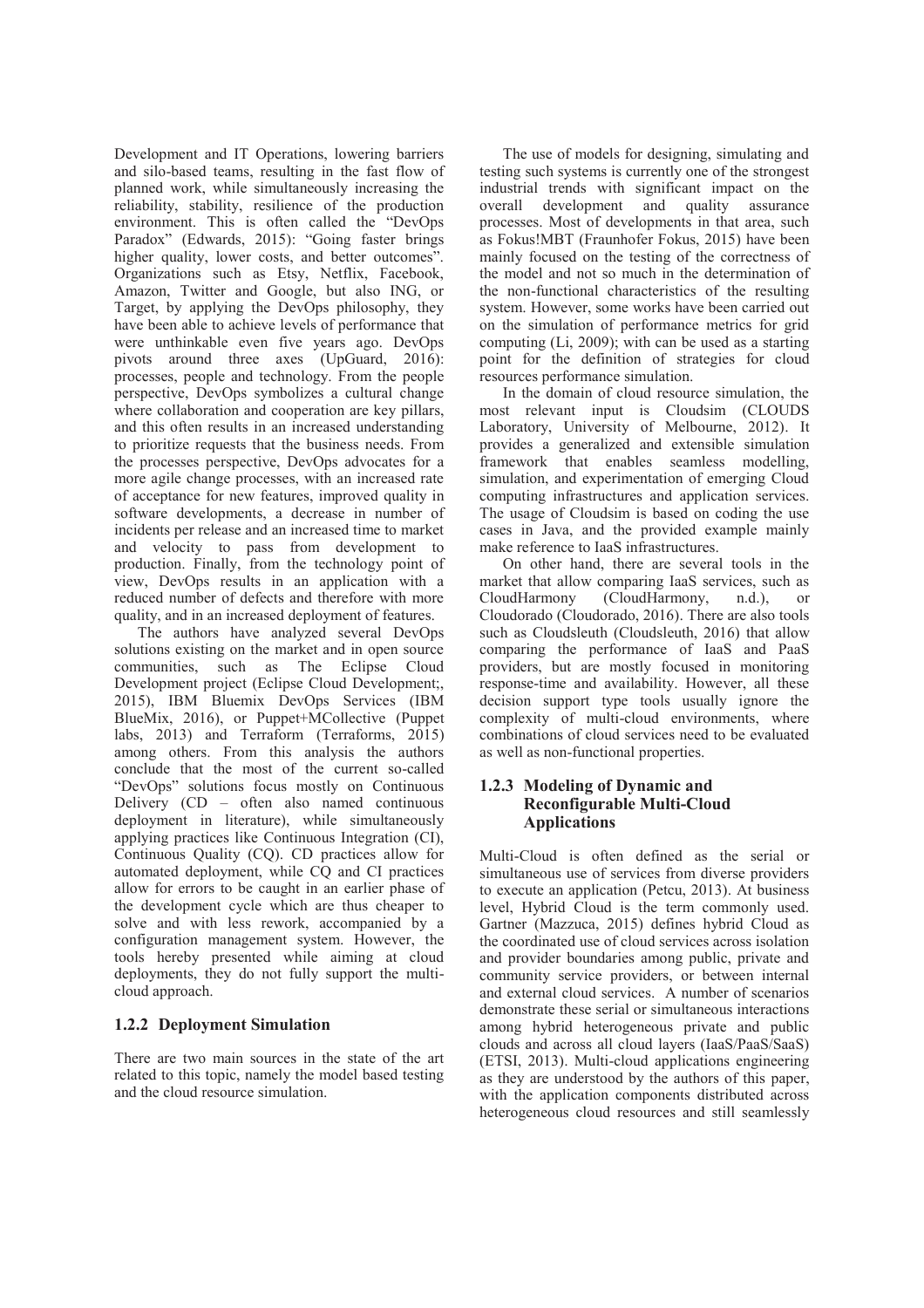interoperating in a single whole, is not a common practice yet.

#### **1.2.4 Automatic Re-Deployment**

The automatic re-deployment of multi-cloud applications implies several technical issues like 1) supporting different cloud service interfaces (for distributing the application workload on different cloud platforms), 2) monitoring the application components (for verifying the metrics), and 3) implement strategies for migrating workload (namely applications or parts of applications) from one cloud platform to another.

Cloud computing applications can be monitored with a very broad set of monitoring solutions that range from services made available by Software as a Service (SaaS) providers (e.g. AppDynamics (APPDYNAMICS, 2016), BMC's TrueSight Pulse Monitoring-as-a-Service (BMC, 2016), New Relic (New Relic, 2016), RackSpace's Cloud Monitoring (Rackspace, 2015), etc.), services provided by the platform hosting the application (e.g. OpenStack Monasca (OpenStack, 2016), AWS CloudWatch (Amazon, 2016)) and tools implemented as standalone software packages (e.g. Nagios (Nagios, 2016), Zabbix (Zabbix, 2016)).

Adapting cloud applications for restoring the expected working conditions can be interpreted and implemented in several ways. Some cloud platforms (e.g. Google Cloud Platform (Google Cloud Platform, 2016) and AWS (Elastic Cloud Gate, 2014)) provide functions for periodically monitoring the status of a VM and, in case of unavailability, for restarting it. For sophisticated conditions, it is possible to adapt the application taking advantage of a fundamental capability of cloud computing which is named elasticity.

#### **1.2.5 Cloud Service Brokers**

"Cloud Marketplaces" are emerging to offer a mixture of service management, cloud deployment automation and application assembly, often in multicloud environments. Cloud providers such as Amazon WS (Amazon, 2016), HP (HPE, 2016) or IBM (IBM, 2016) have already launched their own cloud marketplace services. At the same time, both commercial solution providers (such as Appcara AppStack (Appcara, 2015) and Jamcracker Service Delivery Network (Jamcracker Platform, 2016) and Open Source initiatives (Ubuntu Juju (Ubuntu, 2016)) are developing solutions that enable the creation of customized Cloud marketplaces.

# **2 DECIDE: AN ADVANCED MULTI-CLOUD SERVICES BASED FRAMEWORK**

#### **2.1 DECIDE Framework: Proposed Approach**

DECIDE focuses on a novel concept of multi-cloud applications. The application of this new concept encompasses several challenges that pave the way for the proposed innovations and for improving the competitive advantage of DECIDE partners compared to what the market offers today. The design of efficient multi-cloud application requires a set of established architectural patterns. DECIDE will develop architectural patterns and modeling practices focused on the description of the system architecture in terms of cloud resource dependencies as well as in terms of NFR of the system as a whole. DECIDE will provide the architect with suggestions on which pattern has to be applied, how, when and the potential trade-offs, for multi-cloud applications deployed on heterogeneous cloud providers configuring different cloud layers (as in an IoT environment), making use of heterogeneous resources and services, in some cases, provided by<br>the DECIDE Advanced Cloud Service the DECIDE Advanced intermediator.(ACSmI) ACSmI will be user and resource-centric, searching always for the best<br>opportunistic choices while fulfilling the while fulfilling the requirements set by the user. Moreover, ACSmI will develop its activities in a context which will be legally secured by adequate innovative contractual and policy solutions and will foster cross-border interoperability. The DECICE OPTIMUS simulation tool will provide on one hand, the automation of the provisioning resources and deployment scripts for multi-cloud native applications based on the modeling of cloud resources at multiple cloud layers (IaaS, PaaS) and of multiple CSPs, and on the other, it will profile and classify the application components, which will be used to simulate the application behavior under certain conditions.

Multi-cloud applications demand supporting tools, such as DevOps, not only for their design, development and deployment but also for their operation. In order to remain sustainable, a cloud based application cannot stop its operation and it is expected that it is self-adaptive with respect to the new topology needed to fulfill the users' requirements at all times. DECIDE aims to offer a dynamic monitoring of NFRs as set by the user or potential SLA violations, which will trigger the selfadaptability and reconfiguration of the application at run-time through the DECIDE ADAPT multi-cloud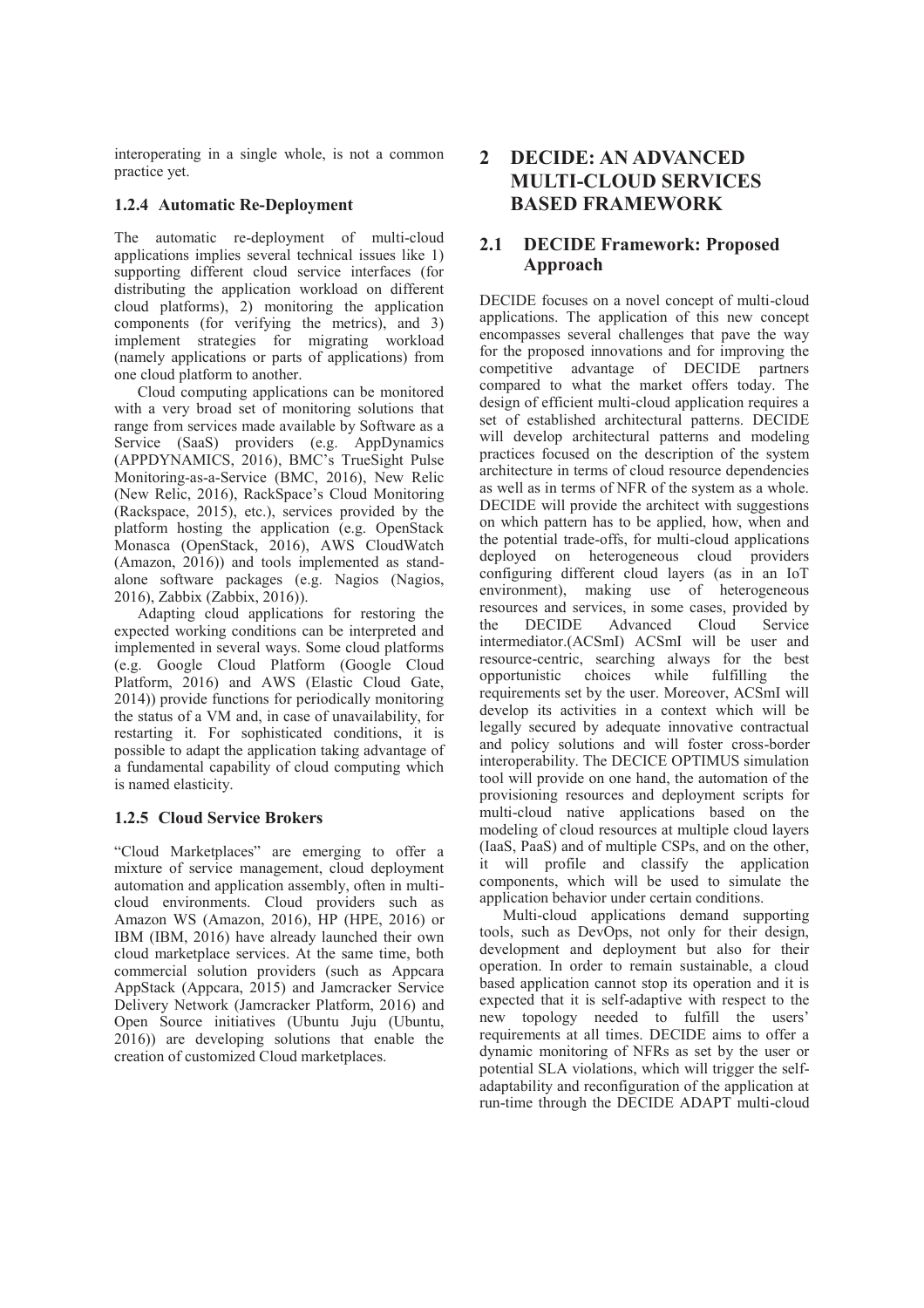application self-adaptation tool. It will pro-actively adjust the running configuration of the application based on measurements that are derived from the dynamic monitoring activities of both the application and the NFPs of the CSPs and cloud offerings where the application is deployed and making use of.

The assembling of the mentioned novel components along with other DevOps natural components (such as continuous integration (CI), continuous quality (CQ), and continuous delivery (CD)) will set up a DevOps framework for development and operation of multi-cloud native applications in compliance with the DevOps paradigm.

DECIDE workflow starts from the design of the multi-cloud native application that is sensitive to the changeable situation in a multi-cloud based environment. For that, developers establish a set of quantitative (i.e. Mean Time Between Failures (MBTF)), availability, response time, lag, cost, throughput) and qualitative (i.e. security, location, financial, low / high technological risk) NFPs that the application must comply with and uses DECIDE's ARCHITECT tool to support the design and development process of the distributed application and its components through the architectural implementation of patterns and the recommendations derived from the tool on which patterns to apply in which components. Qualitative NFR will only be applicable for the selection of the cloud services, while quantitative will be used for monitoring and simulation purposes. After the application of this initial set of multi-cloud based architectural patterns, the developer follows with the implementation process (following the CQ, CI and again continuous architecting DevOps approach). For the implementation (continuous development, CI, CQ, CD), DECIDE will integrate open environments such as Eclipse, Git, Puppet, Chef, Docker, Jenkins, and Vagrant, among others.

As a next step, DECIDE will support the selection of the deployment topology and the underlying selection of the most suitable cloud services through the OPTIMUS simulation tool. The OPTIMUS tool will base the simulation on the profiling of the different components to be considered: profiling of the multi-cloud application, profiling of the cloud services to be used (data bases, processing clusters, etc.), profiling of the communications between nodes, and profiling of external services to be used by the multi-cloud application. For the modeling of the profiling information so that it can be processed, represented and used, existing technologies such as CloudML and OpenTosca will be evaluated. Optimization algorithms such as genetic algorithms, Harmony search, or Dandelion codes will be used by OPTIMUS to provide a set of potential combination of cloud services that fulfills the established user requirements. Along with these simulation results, OPTIMUS will provide the developer with information about the required changes in the application structure/schema/code to achieve the required configuration deployment and the technological risk that each of these configurations imply (low technological risk or high technological risk), i.e. moving from an IaaS to a PaaS, move from one PaaS to another like OpenShift vs. Cloudfoundry.

Once the application is implemented and the cloud services are selected, the developer needs to define the service level agreement that the application will offer to end-users (Multi-Cloud SLA - MCSLA). This MCSLA will be influenced by the SLAs of the underlying (combination of) cloud services to be contracted. DECIDE Multi-cloud native applications DevOps framework will support the definition of these composite MCSLAs (Multi Cloud Service Level Agreement) and the corresponding SLOs (Service Level Objectives) of the application and the dependencies and needs on the underlying (combination of) cloud services in a machine-readable format for the representation. This composite MCSLA will be then assessed at run time to check if it is being accomplished.

To finish this first cycle of the development phase, the developer will select the deployment scripts based on the selected configuration from the simulation phase through the continuous deployment supporting tools and the architectural patterns for deployment. Each deployment configuration will be stored in the multi-cloud native application controller, maintaining the current deployment configuration situation as well as the historic of the previous deployment configuration used, so that they can be checked in the re-deployment phase.

Once the application has been developed, the operation phase starts. The application owner contracts the corresponding (combination of) cloud services (accomplishing the required MCSLAs) and deploys the application over different clouds using the ADAPT continuous deployment tool.

During the application operation phase, the DECIDE self-adaptation application provisioning tool will continuously monitor and assess the fulfillment of the established NFR and MCSLA. If a violation of any of the former metrics occurs, the self-adaptation tool through the ACSmI will assess the operation of the (combination of) cloud services selected and discard those that are affecting the MCSLA. If the application configuration has been established as of low technological risk, the multicloud application will be self-adaptive and it will be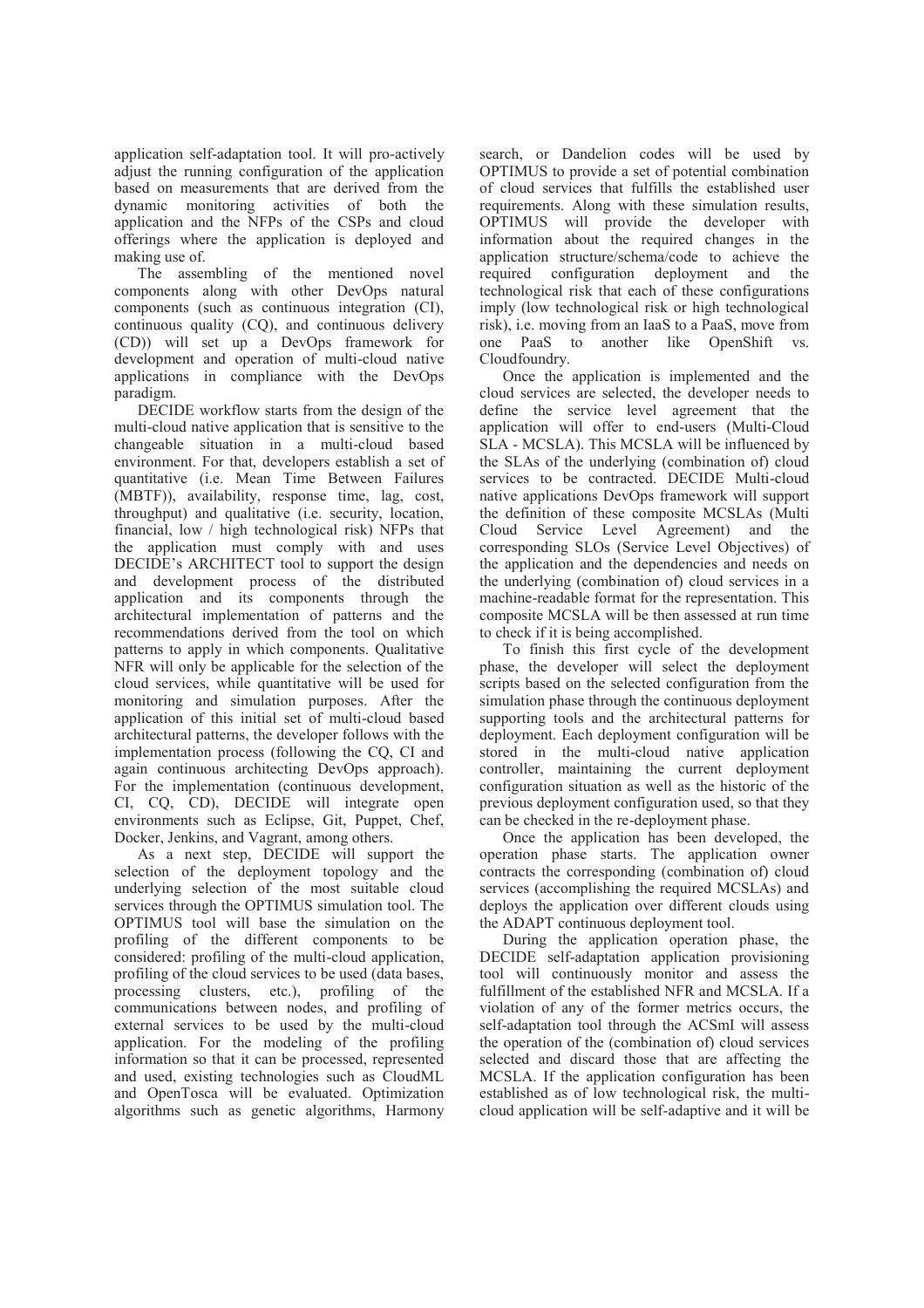redeployed automatically, following a new deployment configuration. In case the application has been identified as high technological risk, once it has identified the aspects that are affecting the malfunctioning of the application, it will alert the operator and using the OPTIMUS tool it will look for new (combination of) cloud services to set up a new deployment schema. The DECIDE application controller and the continuous deployment supporting tools will support the selection of the new deployment scripts (based on the architectural patterns for deployment), and thus semiautomatically re-deploy it. DECIDE will also support parallel re-deployment strategies definition and multiple cloud layers. In this case the new operation phase will start again contracting the new services and deploying the new scripts into the new configuration of cloud services.

### **2.2 DECIDE: Proposed Technical Architecture**

Figure 1 presents the proposed technical architecture for DECIDE components.

# **3 DECIDE TESTS BEDS**

The resulting assets of this approach will be validated in several test beds. They have been selected bearing in mind that the main beneficiaries of this framework are, namely developers and operators of applications that need to be legally aware and compliant, and need to fulfill high demanding requirements of performance, requirements of availability and reliability, without reaching high costs.

# **3.1 Case Study 1: High Availability**

High availability (HA) is usually offered in the same ISP, as a high cost dedicated hardware solution distributed, when available, in different Datacenters or in different ISPs using different control panel and services. The main aim of this use case is to provide a low-cost HA service that users can manage through a single control panel. Through DECIDE ACSmI, any customer will be able to add redundancy to their system in order to eliminate a single point of failure. Developers will also be able to detect failures so as to maintain availability across the different cloud platforms.

### **3.2 Case Study 2: e-Health**

The second validation case comes from a cloud solutions provider for health data based applications and digital services. This provider is based on England even though it provides the services in England and the UK, it hosts European wide Clinical Data Entry Tools, as well as applications that have users all over Europe. Currently the problems faced around hosting health data across Europe are: (1) Legal Compliance, (2) Resilience, and (3) Performance. Often there is a compromise to be made in one of these areas to facilitate the implementation of services using health data In order to solve such challenges, it is of paramount importance to simulate potential multi-cloud deployments that comply with the legal , crossborder and interoperability requirements associated with e-health data services.



Figure 1: DECIDE Technical Architecture.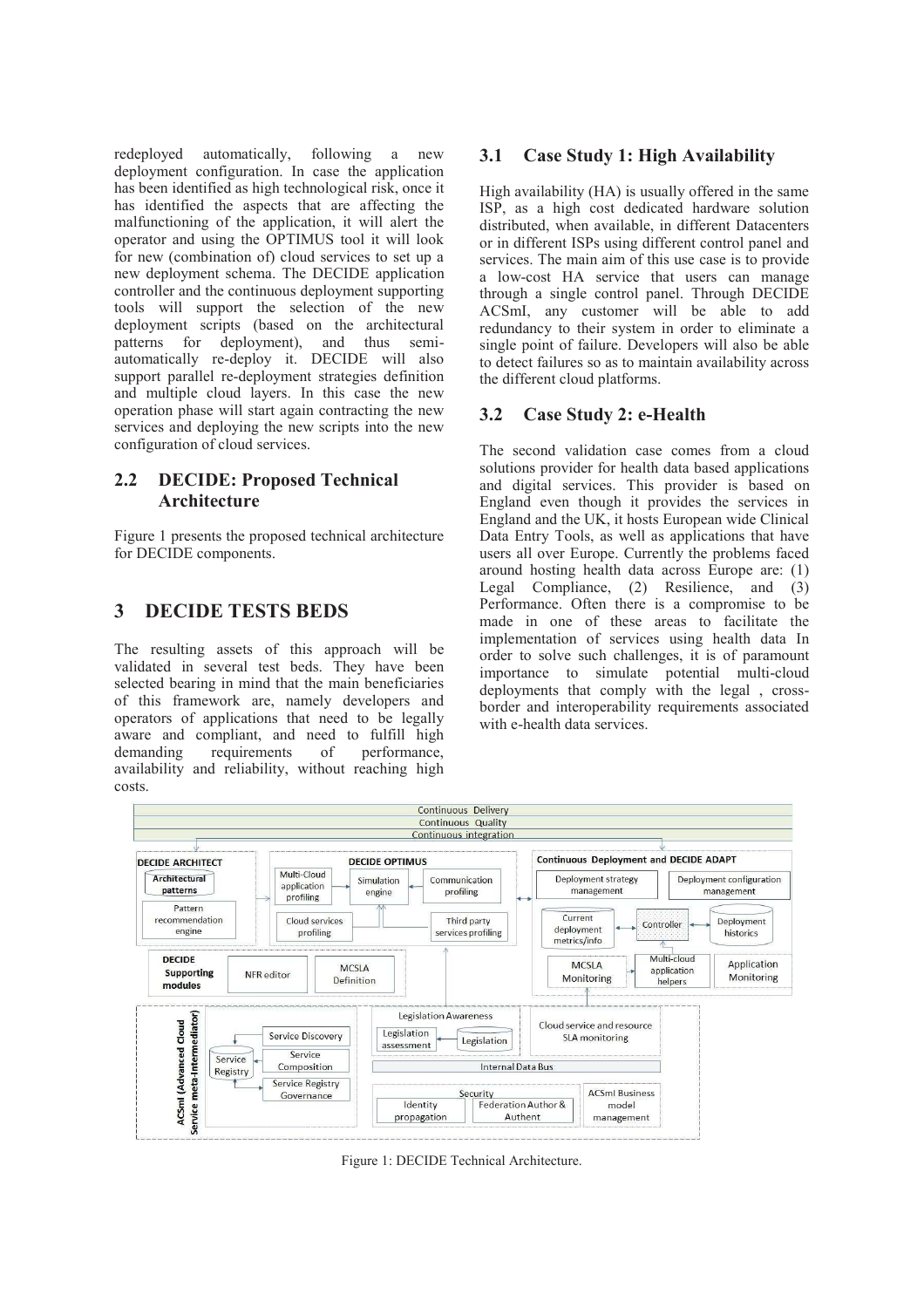### **3.3 Case Study 3: Network Management**

Network management is a key aspect of the operation of the telecom networks as performed by the Telecom Operators and other players. The network is crucial to every business, optimizing network performance effectively is necessary to achieve a competitive business society. Current network management tools are limited to the collection and presentation of a summary of the status of the network but do not meet present industry demands. There is a need for a very dynamic Development and Operation environment (DevOps) where maintenance activities, Long-term Network Configuration and Planning as well as updates of the operation tools and rules have to implemented and modified continuously with the business and operation feedback. This need to be updated on-the-fly but using specific tools to promote a culture of agile team work between development, test and operation.

# **4 FUTURE WORK**

Following the approach proposed, next steps will deal with the specification of the technical design of the different tools as well as the implementations of the first prototypes.

These prototypes will be tested into real industrial use cases in the context of the DECIDE research action.

# **5 CONCLUSIONS**

This paper presents how DECIDE action provides a novel DevOps multi-cloud application framework, enabling techniques and mechanisms to architect, develop, and dynamically deploy multi-cloud aware applications in an ecosystem of reliable, interoperable, and legal compliant cloud services. DECIDE will support software development companies in:

- 1. Enhancing their (multi cloud applications) development and operations processes,
- 2. Improving the developers' and operators' productivity,
- 3. While ensuring the application maintainability, Quality of Experience

(QoE) and Quality of Service (QoS) in its whole life,

4. Decreasing the time-to-market.

The next activities include the actual implementation of all components described in this paper and the validation in the three use cases. For that, the authors will follow an iterative and incremental approach based on SCRUM and in alignment with a DevOps philosophy. The prioritisation of the functionalities will come from the priority analysis of functional requirements and the use cases.

### **ACKNOWLEDGEMENTS**

The project leading to this paper has received funding from the European Union's Horizon 2020 research and innovation programme under grant agreement No 731533.

# **REFERENCES**

Amazon, 2016. Amazon CloudWatch. [Online] Available at: at: https://aws.amazon.com/cloudwatch/?nc1=h\_ls

[Accessed 17 November 2016].

- Amazon, 2016. AWS Marketplace. [Online] Available at: https://aws.amazon.com/marketplace [Accessed March 2016].
- Appcara, 2015. Appcara- AppStack. [Online] Available at: at: http://www.appcara.com/products/appstack/ [Accessed March 2016].
- APPDYNAMICS, 2016. APPDYNAMICS. [Online] Available at: https://www.appdynamics.com/ [Accessed 17 November 2016].
- BMC, 2016. TrueSight Pulse Monitoring-as-a-Service. [Online]

Available at: http://www.bmc.com/truesightpulse [Accessed 17 November 2016].

- CloudHarmony, n.d. CloudHarmony. [Online] Available at: https://cloudharmony.com/directory [Accessed 17 November 2016].
- Cloudorado. 2016. Cloudorado. [Online] Available at: https://www.cloudorado.com/ [Accessed 17 November 2016].
- CLOUDS Laboratory, University of Melbourne, 2012. CloudSim: A Framework for Modeling and Simulation of Cloud Computing Infrastructures and Services. [Online] Available at: http://www.cloudbus.org/cloudsim/ [Accessed 17 November 2016].